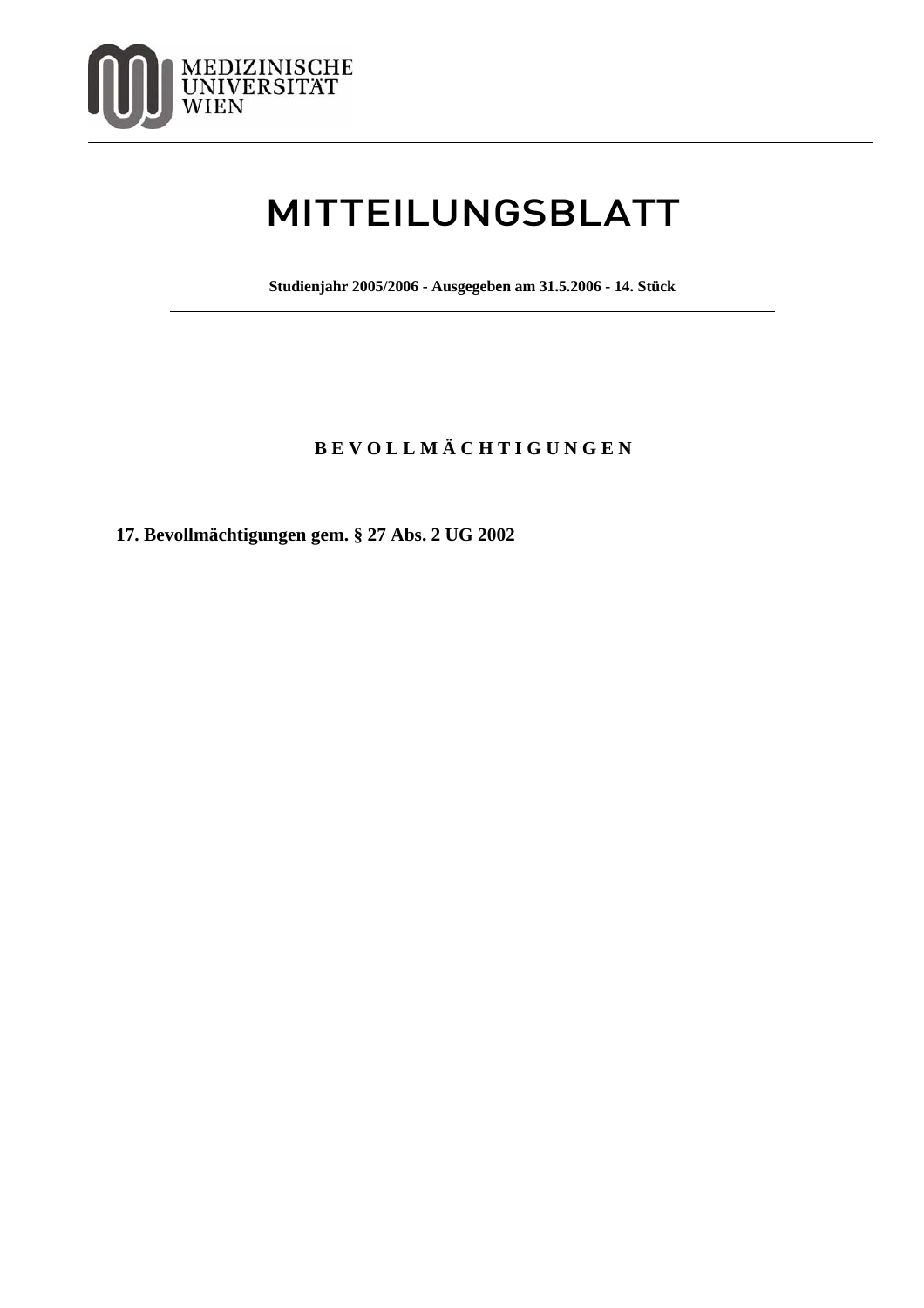## **17. Bevollmächtigungen gemäß § 27 Abs. 2 UG 2002**

## Gemäß § 27 Abs. 2 UG 2002 werden folgende Bevollmächtigungen erteilt:

| Auftrag    | Vollständiger Titel des Projektes                                                                                                                                                                                                                                                                                           | Projektleiter                                     | Organisationseinheit                                                      |
|------------|-----------------------------------------------------------------------------------------------------------------------------------------------------------------------------------------------------------------------------------------------------------------------------------------------------------------------------|---------------------------------------------------|---------------------------------------------------------------------------|
| FA719B0120 | Multizentrische Studie zur Erhebung der Wirksamkeit<br>des Zusatzes von Silymarin bei der<br>Kombinationstherapie mit pegyliertem Interferon 2a<br>(PEG-IFN 2a) und Ribavirin bei Patienten mit<br>chronischer Hepatitis C                                                                                                  | O. Prof. Dr. Gangl Alfred                         | Universitätsklinik für Innere Medizin<br>IV                               |
| FA719B0202 | Verlaufskontrolle von HCV Patienten nach<br>Lebertransplantation                                                                                                                                                                                                                                                            | Ao. Univ.-Prof. Dr. Peck-<br>Radosavljevic Markus | Universitätsklinik für Innere Medizin<br>IV                               |
| FA719D0101 | Drei-Säulen-Interventionsprogramm zur Steigerung der<br>Wettbewerbsfähigkeit von langzeitarbeitslosen Personen<br>auf dem Arbeitsmarkt                                                                                                                                                                                      | Ao. Univ.-Prof. DDr. Osterode Wolf                | Universitätsklinik für Innere Medizin<br>IV                               |
| FA722B0303 | (P04264) "Real Life" Remicade Dosierung bei Psoriasis<br>Arthritis in Österreich                                                                                                                                                                                                                                            | Univ.-Prof. Dr. Pehamberger<br>Hubert             | Universitätsklinik für Dermatologie                                       |
| FA722B0304 | Open-Label, Randomized efficacy and safety Study of<br>Infliximab versus Methotrexate in the Treatment of<br>Moderate to Severe Psoriasis<br>Proj.-Nr. P04271                                                                                                                                                               | Univ.-Prof. Dr. Pehamberger<br>Hubert             | Universitätsklinik für Dermatologie                                       |
| FA722C0107 | A Multicenter Open-Label Continuation Study in<br>Moderate to Severe Chronic Plaque Psoriasis Subjects<br>who Completed a Preceding Psoriasis Clinical Study<br>with Adalimumab<br>Proj.Nr.: M04-716                                                                                                                        | O. Prof. Dr. Stingl Georg                         | Universitätsklinik für Dermatologie                                       |
| FA722C0108 | Wissenschaftliche Labortätigkeit Dr. Brand                                                                                                                                                                                                                                                                                  | O. Prof. Dr. Stingl Georg                         | Universitätsklinik für Dermatologie                                       |
| FA722C0109 | Doppel-blinde, Placebo kontrollierte<br>Parallelgruppenstudie zur Beurteilung der Immunantwort<br>auf das Neoantigen KLH von gesunden Probanden und<br>Patienten mit atopischer Disposition<br>Proj.Nr.: Protocol CPJMR0052102                                                                                              | O. Prof. Dr. Stingl Georg                         | Universitätsklinik für Dermatologie                                       |
| FA722C0110 | A 4 week treatment study to evaluate the safety,<br>tolerability, immunogenicity of single and multiple 150<br>mg subcutaneous administration of ACZ855 in mild to<br>moderate psoriasis patients<br>Proj.Nr.: Protocol No. CACZ855A2202                                                                                    | O. Prof. Dr. Stingl Georg                         | Universitätsklinik für Dermatologie                                       |
| FA722D0302 | The hsp27-kD heat shock protein, epidermal<br>differentiation and cornification                                                                                                                                                                                                                                             | Ao. Univ.-Prof. Dr. Trautinger Franz              | Universitätsklinik für Dermatologie                                       |
| FA725A0101 | A phase 2 open label study of AMG 706 to treat subjects<br>with locally advanced or metastatic thyroid cancer                                                                                                                                                                                                               | O. Prof. Dr. Dudczak Robert                       | Universitätsklinik für Nuklearmedizin                                     |
| FA725A0102 | An open label treatment extension study of Amgen 706.<br>Protok.Nr.: 20050130, EudraCT Nr.: 2005-004323-18                                                                                                                                                                                                                  | O. Prof. Dr. Dudczak Robert                       | Universitätsklinik für Nuklearmedizin                                     |
| FA727A0201 | How do MHC Genes determine chemosensory<br>individuality                                                                                                                                                                                                                                                                    | Ao. Univ.-Prof. Dr. Fischer Gottfried             | Universitätsklinik für<br>Blutgruppenserologie und<br>Transfusionsmedizin |
| FA729A0207 | First dose in man of FX06, a new peptide preventing<br>inflammation and damage of post-infarction myocardial<br>tissue<br>Proj.Nr.: CRO-05-68                                                                                                                                                                               | Ao. Univ.-Prof. Dr. Wolzt Michael                 | Universitätsklinik für Klinische<br>Pharmakologie                         |
| FA729A0208 | A single centre, double-blind, randomised, crossover,<br>phase I study to compare the pharmacodynamic<br>response between a single oral dose of AZD0837 (375<br>mg) in combination with acetylsalicylic acid (160 mg) and<br>a single oral dose of ximelagatran (60mg) in healthy<br>male subjects<br>Proj.Nr.: D1250C00028 | Ao. Univ.-Prof. Dr. Wolzt Michael                 | Universitätsklinik für Klinische<br>Pharmakologie                         |
| FA729A0503 | Single-blind, randomized, controlled phase I/II study to<br>compare the safety and immunogenicity of an inactivated<br>influenza vaccine (whole virion, vero cell derived) with a<br>licensed egg derived influenza vaccine<br>Proj.Nr.: 710501                                                                             | Univ.-Prof. Dr. Müller Markus                     | Universitätsklinik für Klinische<br>Pharmakologie                         |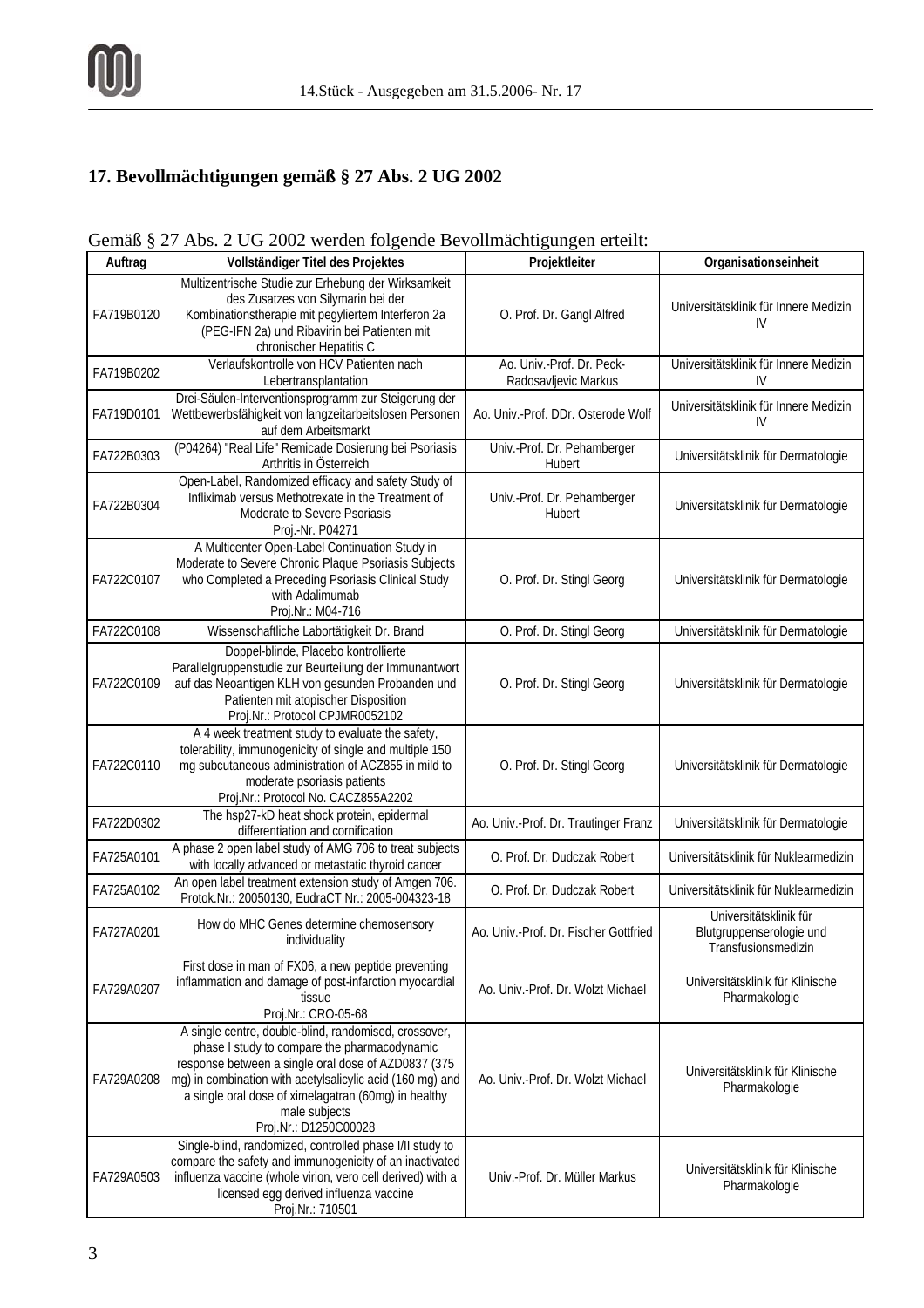

| FA731A0201 | Anbahnungsfinanzierung des BMBWK für EU-Projekt:<br>"Protein Biochip Array Technology for Diagnosis of<br>Alzheimer's disease in Blood Platelets"                                                                                                                                                                         | Dipl.-Ing. Dr. Zellner Maria                     | Universitätsklinik für Chirurgie                               |
|------------|---------------------------------------------------------------------------------------------------------------------------------------------------------------------------------------------------------------------------------------------------------------------------------------------------------------------------|--------------------------------------------------|----------------------------------------------------------------|
| FA731B0202 | Innov. Technological approaches for cancer therapy,<br>MELFLU; ONCOVIR. - Development of an Oncolytic<br>Influenza A Virus<br>Proj.Nr.: GZ140.216/1-VI/1a/2005                                                                                                                                                            | Ao. Univ.-Prof. Dr. Bergmann<br>Michael          | Universitätsklinik für Chirurgie                               |
| FA731B0203 | FLUVACC: Live attenuated replication-defective<br>influenza vaccine. Proj.Nr.: 518281                                                                                                                                                                                                                                     | Ao. Univ.-Prof. Dr. Bergmann<br>Michael          | Universitätsklinik für Chirurgie                               |
| FA731B0301 | EU Projekt: CRAFT - FP6-2004-SME-COOP                                                                                                                                                                                                                                                                                     | Univ.-Prof. Dr. Mühlbacher<br>Ferdinand          | Universitätsklinik für Chirurgie                               |
| FA731C0103 | EU Anbahnungsfinanzierung Acronym PICSO_2 -<br>Towards new diagnostic and treatment standards. -<br>Developement of a catheter for the pressure controlled<br>intermittent coronary sinus occlusion<br>Proj.Nr.: GZ 360.057/0064-VI/5/2005                                                                                | Ao. Univ.-Prof. DDr. Mohl Werner                 | Universitätsklinik für Chirurgie                               |
| FA731E0201 | Verlaufsbeobachtung nach NTX                                                                                                                                                                                                                                                                                              | Ao. Univ.-Prof. Dr. Wekerle<br>Thomas            | Universitätsklinik für Chirurgie                               |
| FA742A0102 | Anfertigung von histologischen Präparaten                                                                                                                                                                                                                                                                                 | Mag. Dr. Moser Doris                             | Universitätsklinik für Mund-, Kiefer-<br>und Gesichtschirurgie |
| FA742A0103 | Elektronenmikroskopische Aufnahmen von<br>Biomaterialien                                                                                                                                                                                                                                                                  | Mag. Dr. Moser Doris                             | Universitätsklinik für Mund-, Kiefer-<br>und Gesichtschirurgie |
| FA743A0201 | Efficacy and safety of a new Leuprolide acetate 3,75 mg<br>depot formulation, GP-Pharm s.a., when given as<br>palliative treatment to prostate cancer patients                                                                                                                                                            | O. Prof. Dr. Marberger Michael                   | Universitätsklinik für Urologie                                |
| FA744A0201 | Eine randomisierte, doppel-blinde, Placebo-kontrollierte<br>Dosisfindungsstudie zur Beurteilung der Wirksamkeit<br>und Verträglichkeit eines NMDA-Antagonisten zur oralen<br>Anwendung bei Patienten mit subjektiven Tinnitus                                                                                             | Dr. Arnoldner Christoph                          | Universitätsklinik für Hals-, Nasen-<br>und Ohrenkrankheiten   |
| FA746A0103 | Time- course of Capsule IOL / Adhesion Assessed with<br><b>OCT</b>                                                                                                                                                                                                                                                        | Ao. Univ.-Prof. Dr. Findl Oliver                 | Universitätsklinik für Augenheilkunde<br>und Optometrie        |
| FA746A0110 | Tearfilm substitution with viscous eye lubricant to<br>maintain optical clarity during ophthalmic surgery                                                                                                                                                                                                                 | Ao. Univ.-Prof. Dr. Findl Oliver                 | Universitätsklinik für Augenheilkunde<br>und Optometrie        |
| FA746A0206 | A randomized, double-masked, multicenter, phase II<br>study assessing the safety and efficacy of two<br>concentrations of ranibizumab (intravitreal injections)<br>compared with non-treatment control for the treatment of<br>diabetic macular edema with center involvement<br>Proj.Nr.: CRFB002D2201                   | Univ.-Prof. Dr. Schmidt-Erfurth<br>Ursula        | Universitätsklinik für Augenheilkunde<br>und Optometrie        |
| FA746A0207 | A randomized, double-masked, active-controlled,<br>multicenter study comparing the efficacy and safety of<br>ranibizumab (0,3mg and 0,5 mg) administered as two<br>dosing regimens in patients with subfoveal choroidal<br>neovascularization secondary to age-related macular<br>degeneration.<br>Proj.Nr.: CRFB002A2302 | Univ.-Prof. Dr. Schmidt-Erfurth<br>Ursula        | Universitätsklinik für Augenheilkunde<br>und Optometrie        |
| FA746A0208 | EXCITE-Study - OCT Reading Center<br>Proj.Nr.: CRFB00282302                                                                                                                                                                                                                                                               | Univ.-Prof. Dr. Schmidt-Erfurth<br>Ursula        | Universitätsklinik für Augenheilkunde<br>und Optometrie        |
| FA746A0601 | Effect of diclofenac-sodium, unpreserved diclofenac-<br>sodium or ketorolac on the inflammatory response after<br>cataract surgery                                                                                                                                                                                        | Ao. Univ.-Prof. Dr. Barisani-<br>Asenbauer Talin | Universitätsklinik für Augenheilkunde<br>und Optometrie        |
| FA746A0701 | Clinical outcome after implantation of IOLs with different<br>properties of improved contrast sensitivity. Comparison<br>of an aspherical IOL to a yellow-tinted IOL                                                                                                                                                      | Ao. Univ.-Prof. Dr. Amon Michael                 | Universitätsklinik für Augenheilkunde<br>und Optometrie        |
| FA751B0101 | EU-Anbahnungsfinanzierung: "Preeclampsia Network for<br>Scientific Co-operation (SCICO)"<br>Proj.Nr.: GZ 140.205/1-VI/1a/2005                                                                                                                                                                                             | Ao. Univ.-Prof. Dr. Zeisler Harald               | Universitätsklinik für Frauenheilkunde                         |
| FA751C0203 | OVCAD: Diagnosis of a silent killer                                                                                                                                                                                                                                                                                       | Ao. Univ.-Prof. Dr. Zeillinger Robert            | Universitätsklinik für Frauenheilkunde                         |
| FA751F0114 | Wirkung des Arzneimittels RAD001 und Femara bei<br>medikamentöser Behandlung von Brustkrebs vor der<br>Operation des Tumors<br>Proj.Nr.: CRAD001C2222                                                                                                                                                                     | Univ.-Prof. Dr. Kubista Ernst                    | Universitätsklinik für Frauenheilkunde                         |
| FA751F0115 | Double Blind Study to Compare the Efficacy of                                                                                                                                                                                                                                                                             | Univ.-Prof. Dr. Kubista Ernst                    | Universitätsklinik für Frauenheilkunde                         |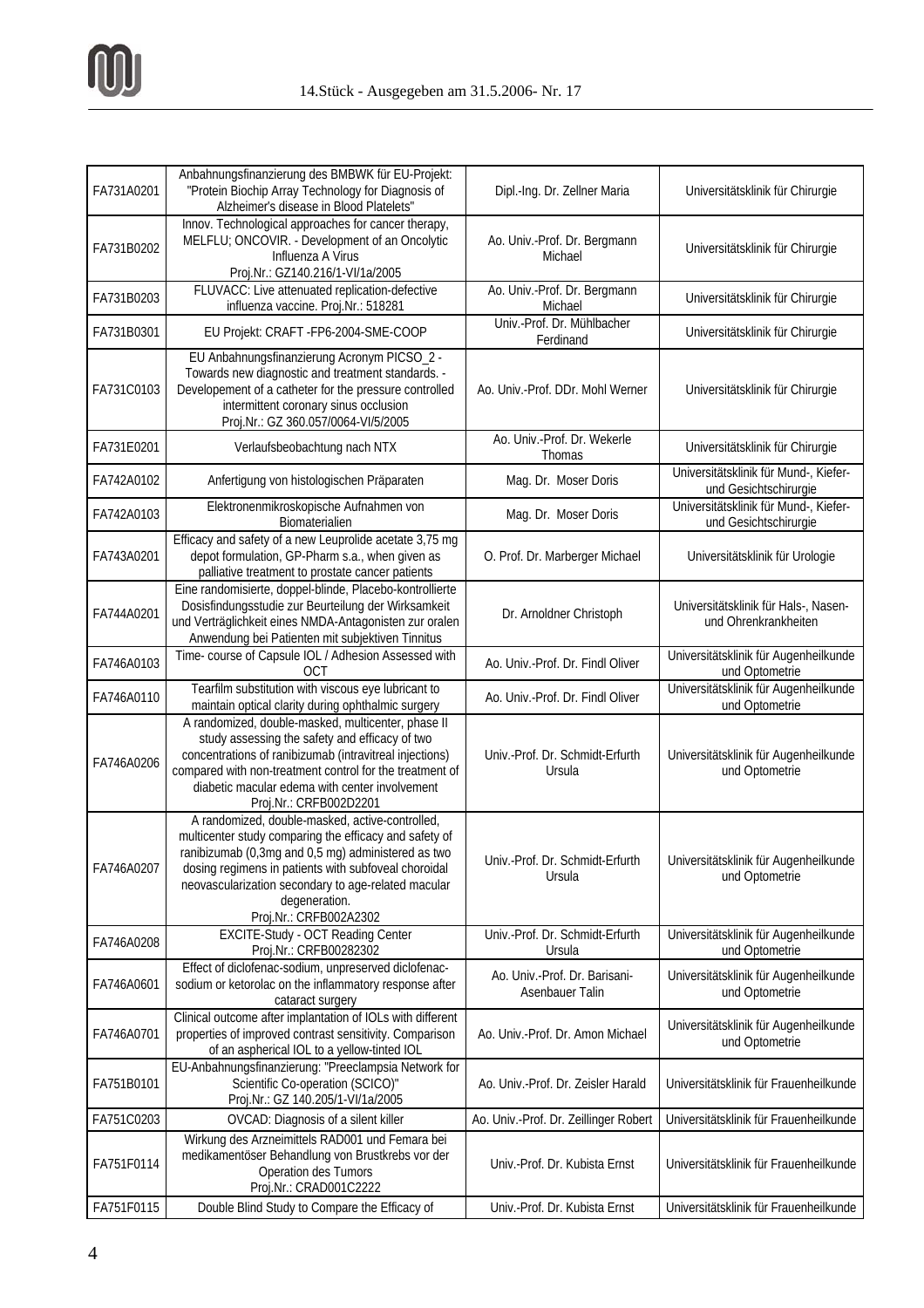

|            | Palonosetron with or without the use of Dexamethasone<br>on Days 2 and 3, in the Prevention of Nausea and<br>Vomiting Induced by Moderately Emetogenetic<br>Chemotherapy (MEC) given to Female Patients with<br><b>Breast Cancer</b><br>Proj.Nr.: PALO-05-02          |                                            |                                                                   |
|------------|-----------------------------------------------------------------------------------------------------------------------------------------------------------------------------------------------------------------------------------------------------------------------|--------------------------------------------|-------------------------------------------------------------------|
| FA751F0116 | Phase II Studie mit Lapatinib zur Behandlung von<br>Hirnmetastasen bei Patientinnen mit ErbB2 positivem<br>Brustkrebs nach systematischer Therapie mit<br>Trastuzumab und kranialer Radiotherapie<br>Proj.Nr.: EGF105084                                              | Univ.-Prof. Dr. Kubista Ernst              | Universitätsklinik für Frauenheilkunde                            |
| FA751F0117 | Phase II Study of Laptinib in Combination with<br>Trastuzumab versus Lapatinib Monotherapy in Subjects<br>with Metastatic Breast Cancer whose disease has<br>progressed on Trastuzumab-Containing Regimens<br>Proj.Nr.: EGF104900                                     | Univ.-Prof. Dr. Kubista Ernst              | Universitätsklinik für Frauenheilkunde                            |
| FA751F0203 | EU-Anbahnungsfinanzierung: "Chemoredict"<br>Proj.Nr.: GZ 140.194/1-VI/1a/2005                                                                                                                                                                                         | Ao. Univ.-Prof. Dr. Singer Christian       | Universitätsklinik für Frauenheilkunde                            |
| FA751F0401 | EU-Anbahnungsfinanzierung: Developing Functional<br>Technology and tools for studying crosstalk between<br>alternative splicing RNA, nonsense-mediated mRNA on<br>apoptosis factors at the post-transcriptional                                                       | Dr. Vogl Sonja                             | Universitätsklinik für Frauenheilkunde                            |
| FA761B0201 | PDT301: Open-label, phase III, clinical study to assess<br>the striatal uptake of an i.v.solution containing the<br>dopamine transporter radioligand "DaTSCAN" in<br>subjects with dementia with Lewy Bodies                                                          | Univ.-Prof. Dr. Auff Eduard                | Universitätsklinik für Neurologie                                 |
| FA763B0108 | "HOPE" - Hospital Online Project: Internetbasierendes<br>Qualitätssicherungsprojekt zur Dokumentation der<br>Seroquel Anwendung                                                                                                                                       | Univ.-Prof. Dr. Katschnig Heinz            | Universitätsklinik für Psychiatrie                                |
| FA763B0201 | EU-Anbahnungsfinanzierung: First episode psychosis:<br>from the genome to the phenome<br>Proj.Nr.: GZ 140.203/1-VI/1a/2005                                                                                                                                            | Ao. Univ.-Prof. Dr. Aschauer Harald        | Universitätsklinik für Psychiatrie                                |
| FA763B0301 | Epistasis of SERT, COMT& BDNF: A Mechanistic Model<br>of Depression<br>Proj.Nr.: GZ 140.197/1-VI/1a/2005                                                                                                                                                              | Dr. Pezawas Lukas                          | Universitätsklinik für Psychiatrie                                |
| FA763C0101 | Which are the drug effects which bipolar patients really<br>want?<br>Proj.Nr.: D1449L00024                                                                                                                                                                            | Univ.-Prof. Dr. Katschnig Heinz            | Universitätsklinik für Psychiatrie                                |
| FA766A0102 | Standards für stationäre Psychosomatik in Österreich<br>Teilprojekt 4: Epidemiologie, Public Health                                                                                                                                                                   | O. Prof. Dr. Springer-Kremser<br>Marianne  | Universitätsklinik für<br>Tiefenpsychologie und<br>Psychotherapie |
| FA771A0101 | 7T-Hochfeld MR (Coop. mit FA607A0402)                                                                                                                                                                                                                                 | Ao. Univ.-Prof. Dr. Trattnig<br>Siegfried  | Universitätsklinik für Radiodiagnostik                            |
| FA771B0113 | A randomized controlled study of DOXIL®/CAELYX®<br>(doxorubicin HCI lilposome injection) and VELCADE <sup>®</sup><br>(bortezomib) or VELCADE monotherapy for treatment of<br>relapsed multiple myeloma                                                                | O. Prof. Dr. Herold Christian              | Universitätsklinik für Radiodiagnostik                            |
| FA771B0114 | A randomized, double blind placebo controlled,<br>multicentre phase III trail to evaluate the efficacy and<br>safety of adding bevacizumab to gemcitabine and<br>erlotinib in patients with metastatic pancreatic cancer<br>(BO17706 AVITA) 10 Pat á 3 Untersuchungen | O. Prof. Dr. Herold Christian              | Universitätsklinik für Radiodiagnostik                            |
| FA771C0201 | EXTEND-Studie (Kompressionsultraschall und<br>Phlebographie) 5 Patienten                                                                                                                                                                                              | Ao. Univ.-Prof. Dr. Grabenwöger<br>Florian | Universitätsklinik für Radiodiagnostik                            |
| FA771D0111 | Prospective Randomised Study of Doxorubicin in the<br>Treatment of Hepatocellular Carcinoma by Drug-Eluting<br>Bead Embilisation: (PRECISION V) ("the Study") 5 Pat.à<br>7 Untersuchungen                                                                             | Univ.-Prof. Dr. Lammer Johannes            | Universitätsklinik für Radiodiagnostik                            |
| FA774A0103 | European Network für 3D Gyn Brachytherapy<br>Proj.Nr.: GZ 140.201/1-VI/1a/2005                                                                                                                                                                                        | O. Prof. Dr. Pötter Richard                | Universitätsklinik für Strahlentherapie<br>und Strahlenbiologie   |
| FA774B0102 | Integration des Elekta Standard MLC in das BrainLab<br>Planungssystem iPlan RT Dose                                                                                                                                                                                   | Univ.-Doz. Dipl.-Ing. Dr. Georg<br>Dietmar | Universitätsklinik für Strahlentherapie<br>und Strahlenbiologie   |
| FA781B0303 | The Prevalence, Cost and Basis of Food Allergy across                                                                                                                                                                                                                 | Ao. Univ.-Prof. Dr. Szépfalusi Zsolt       | Universitätsklinik für Kinder- und                                |